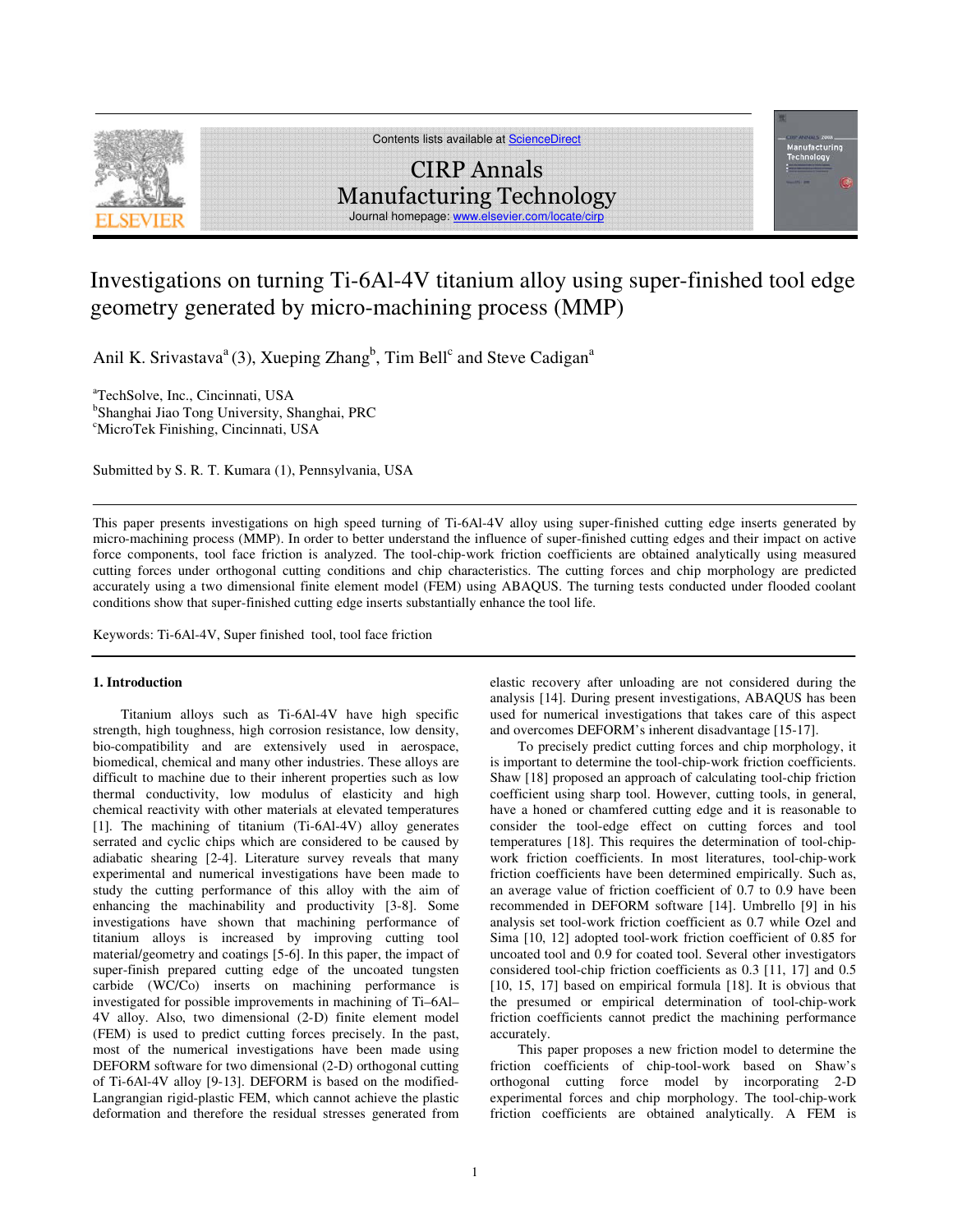established to simulate Ti-6Al-4V alloy high-speed dry cutting process using ABAQUS and it is validated by cutting forces and the chip morphology for different cutting parameters.

### **2. Super-finishing of cutting tools using Micro Machining Process (MMP)**

The Micro Machining Process (MMP) is a unique method of super finishing. What makes this technology truly unique is its ability to selectively remove specific components of roughness while leaving others intact. The commercially available uncoated/coated inserts have certain amount of roughness and cutting edge characteristics which can be considered as a collection of "frequency ranges". The term "frequency" is used because at a micro level the peaks and valleys of the surface can be represented as a collection of different wavelengths of varying amplitudes. These frequencies can be characterized into four different ranges, with each successively higher range superimposed on the one below it.



Fig. 1. Schematic of a cutting tool edge

The lowest frequency range is the expected **"Form"** of the cutting edge. Layered on top of the Form is the **"Waviness"** and layered on top of the Waviness is the **"Primary Micro Roughness".** Finally, layered on top of the Primary Micro Roughness is the **"Secondary Micro Roughness"**, which results from the roughness on the surface of the cutting tool that was imparted on it during its manufacturing process and is transferred to the part being cut. Figure 2 shows cutting tool edge of a commercially available insert and super-finished cutting edge.



**Fig. 2.** Cutting Tool Edge (X500 Magnification)

#### **3. Finite Element Model (FEM)**

The FEM includes work material constitutive model, chip separation criterion, chip-tool-wok friction condition, mesh and boundary conditions that are described below.

#### *3.1 Material model of titanium alloy Ti-6Al-4V*

In order to describe metal material behaviour subjected to a large strain, high strain rate and temperature-dependence viscoplasticity in dry cutting process, Ti-6Al-4V constitutive model adopts the following Johnson-Cook (J-C) model [19]

$$
\vec{\sigma} = (A + B\vec{\varepsilon}^n)[1 + C\ln(\frac{\dot{\vec{\varepsilon}}}{\dot{\vec{\varepsilon}}_0})][1 - (\frac{T - T_0}{T_{melt} - T_0})^m]
$$
(1)

Where  $\bar{\sigma}$  is the equivalent stress;  $\bar{\varepsilon}$ , the equivalent plastic strain;

 $\dot{\vec{\varepsilon}}$ , the plastic strain rate;  $\dot{\vec{\varepsilon}}_0$ , the reference strain rate;  $T_{\text{melt}}$ , the melting temperature;  $T_0$  is transition temperature defined as room temperature 25°C; *A* is the initial yield stress, *B* is the hardening modulus, *C* is the strain rate dependent coefficient, *n* is the workhardening exponent, *m* is the thermal softening coefficient , *A, B, C, n* and *m* are material constants.

Johnson-Cook failure model [20] is employed to simulate the chip separation behaviour and the chip crack initiation or growth. Johnson-Cook failure model is based on the value of the equivalent plastic strain at element integration points. Damage parameter *D* is defined as

$$
D = \sum \left( \frac{\Delta \bar{\epsilon}^{pl}}{\bar{\epsilon}_{f}} \right) \tag{2}
$$

Where  $\Delta \bar{\epsilon}^{pl}$  is the increment of the equivalent plastic strain which is updated at every analysis increment;  $\overline{\mathcal{E}}_f^{pl}$  is the equivalent strain at failure and is expressed as:

$$
\overline{\mathcal{E}}_f^{pl} = [d_1 + d_2 \exp(d_3 \frac{p}{q})][1 + d_4 \ln(\frac{\dot{\overline{\mathcal{E}}}^{pl}}{\dot{\mathcal{E}}_0})][1 + d_5(\frac{T - T_0}{T_{melt} - T_0})] \quad (3)
$$

Where  $\overline{\mathcal{E}}_f^{pl}$  depends on the non-dimensional equivalent plastic strain rate of  $\dot{\bar{\mathcal{E}}}_0^{pl} / \dot{\mathcal{E}}_0$ , the ratio of hydrostatic pressure to Mises equivalent stress  $p / q$ , temperature and the damage constants  $(d_1 \sim d_5)$ . Failure is assumed to occur when the damage parameter *D* exceeds 1.

Johnson-Cook model and Johnson-Cook damage constants were obtained by Split Hopkinson Pressure Bar (SHPB) test performed under various strain rates and temperatures. The material parameters of Ti-6Al-4V have been reported in Table 1 [7, 8].

| able |  |
|------|--|

| Johnson-Cook model and its failure model's parameters of Ti-6Al-4V [7-8] |      |      |       |  |  |  |
|--------------------------------------------------------------------------|------|------|-------|--|--|--|
| B (MPa)<br>A(MPa)<br>m                                                   |      |      |       |  |  |  |
| 1200                                                                     | 1200 | 0.22 | 0.014 |  |  |  |

However, Johnson-Cook model experimentally measured by SHPB had certain limitation. The strain rates for the experiment of Ti-6Al-4V constitutive model reached  $10^4$ S<sup>-1</sup> [8], which were far less than the strain rates during the actual metal cutting processes. The true strain rates reached  $10^4 \sim 10^5$ S<sup>-1</sup> [9], even higher. The Johnson-Cook constitutive model by SHPB is unable to describe the mechanical properties of high speed cutting. The determination of Johnson-Cook constitutive model is the key technique for the FEM simulation of machining operations. Modified Johnson-Cook constitutive model is shown in Table 2, which is validated by comparing FEM results with experimental measurement.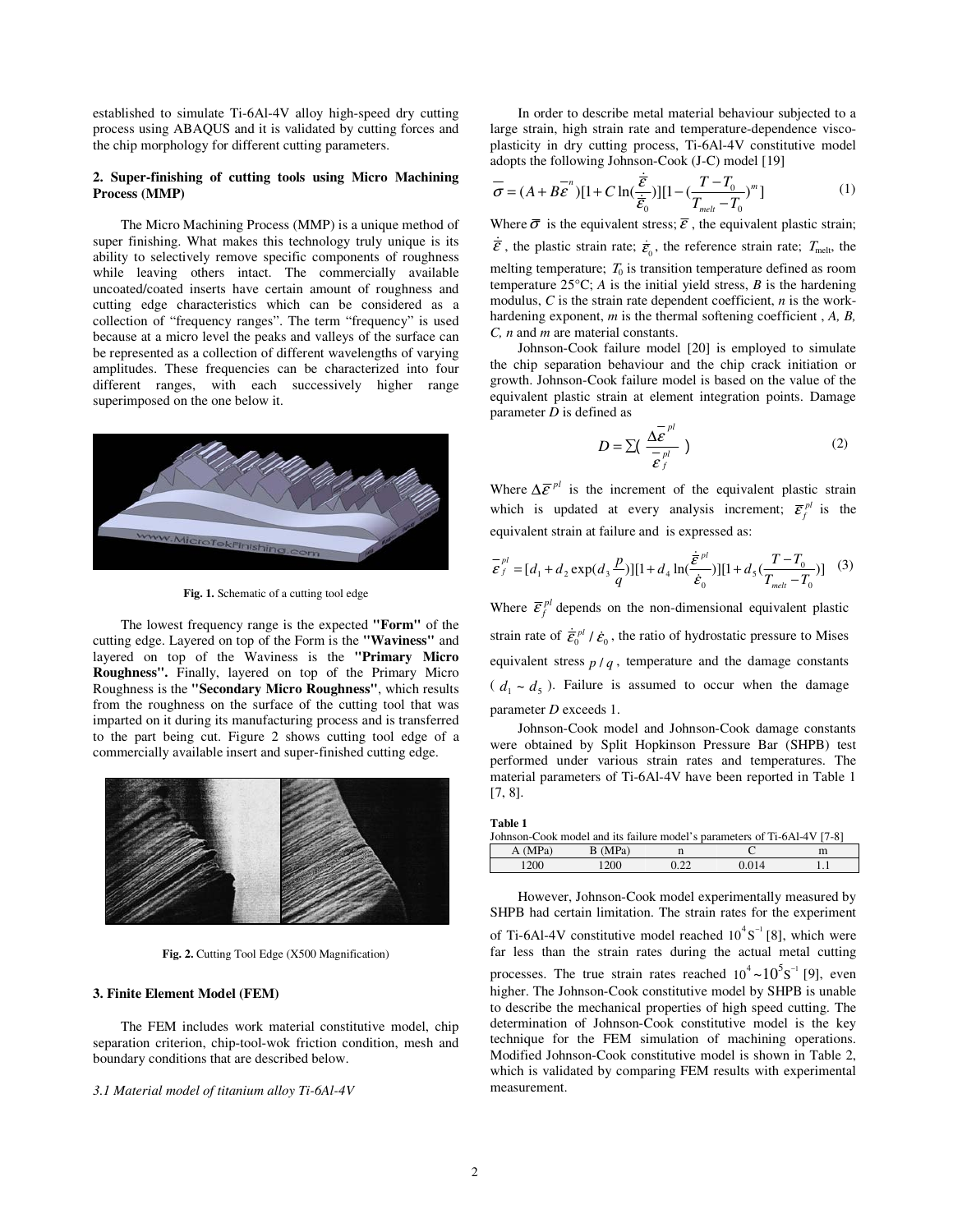#### **Table 2**

Modified Johnson-Cook model of Ti-6Al-4V

| A(MPa)  | B (MPa) | n    |                  | m                |
|---------|---------|------|------------------|------------------|
| 1098    | 1092    | 0.93 | 0.014            | .                |
| a       | u       | u    | $\boldsymbol{u}$ | $\boldsymbol{u}$ |
| $-0.09$ | 0.27    | 0.48 | 0.014            | 3.87             |

*3.2 Material Properties of Workpiece and Tool Materials* 

Material Properties of Ti-6Al-4V and tool are shown in the following Table 3.

#### **Table 3**

The Properties of Ti-6Al-4V and Tool [4, 5]

| Properties                                         | <b>Ti-6Al-4V</b>                        | Tool |
|----------------------------------------------------|-----------------------------------------|------|
| Expansion( $\mu m \cdot m^{-1} {}^{\circ}C^{-1}$ ) | $\partial(T) = 3.10^{-9} T + 7.10^{-6}$ | 4.9  |
| Conductivity( $Wm^{-1}$ ° $c^{-1}$ )               | $\lambda(T) = 7.039e^{0.0011.T}$        | 59   |
| Young's modulus(MPa)                               | $E(T) = 0.714T + 113375T$               | 650  |
| Heat capacity( $J/Kg:C$ )                          | $C_{u}(T) = 505.64e^{0.0007}$           | 15   |
| Density( $g/cm^3$ )                                | 4.43                                    | 14.5 |
| Passion's ratio                                    | 0.34                                    | 0.25 |

#### *3.3 Tool-chip interface friction model*

Modified Coulomb friction model is adopted to capture the chip-tool and work-tool interface friction patterns, which contains two distinct regions: sticking region and sliding region. The normal stress magnitude acting on the contact point determines whether the contact area is in sticking or sliding state. The friction force of sliding region ( $\mu \sigma < \tau_{\text{max}}$ ) is

$$
\tau = \mu \sigma \tag{4}
$$

The friction force of sticking region ( $\mu \sigma \ge \tau_{\text{max}}$ ) is

$$
\tau = \tau_{\text{max}} \tag{5}
$$

Where  $\mu$  is the coefficient of friction along the sliding zone,

 $\tau_{\text{max}}$  is the material shear yield stress. The commonly

accepted estimation of  $\tau_{\text{max}}$  is expressed as

$$
\tau_{\text{max}} = \sigma_{\text{y}} / \sqrt{3} \tag{6}
$$

Where  $\sigma_{y}$  is the uniaxial yield flow stress of the work material. However,  $\sigma_{y}$  is estimated by empirical value [21], which is assumed 500 MPa.

#### *3.4 Mesh and boundary condition for orthogonal cutting FEM*

The orthogonal (2-D) machining model for Ti-6Al-4V alloy geometrically consists of four parts [22]: (1) work, (2) the joint layer characteristic of a narrow band and material failure candidate element, (3) the chip layer, and (4) the cutting tool as shown in Figure 3. The bottom surface of work is restrained in the feed direction, the left and right ends are restrained in the cutting direction. The tool is regarded as a rigid body moving left along the cutting direction.



**Fig.3.** FEM of 2D orthogonal dry cutting Ti-6Al-4V

*3.5 Determination of tool-chip-work friction coefficients by measured cutting forces* 

All the tests have been conducted using a Hardinge Cobra CNC Turning Center which is interfaced with the PC and a threedimensional (3-D) Kistler Dynamometer for on-line force data acquisition. The experimental set-up is shown in Fig. 4.



**Fig.4.** Experimental set-up of Ti-6Al-4V turning test

The conditions of the orthogonal turning tests are provided in the following Table 4.

#### **Table 4**

Machining parameters for Ti-6Al-4V orthogonal turning test

| Work Material         | Tube, 50.8mm in diameter and 3.175 mm wall         |
|-----------------------|----------------------------------------------------|
|                       | thickness                                          |
| <b>Tool Holder</b>    | Type CTGPL 164                                     |
| Cutting Tool          | Uncoated Carbide: (Grade K313)                     |
| (Insert TPG 432)      | Coated Carbide: (Grade KC5010)                     |
|                       | Super-finished Edge: (Grade K313)                  |
| Rake Angles           | $0^{\circ}$ and $5^{\circ}$                        |
| Relief Angle          | $11^{\circ}$ and 6°                                |
| <b>Cutting Speeds</b> | $100 \text{ m/min}$                                |
| <b>Feed Rates</b>     | $0.076$ mm/rev, $0.1016$ mm/rev and $0.127$ mm/rev |
| Cut Length/Test       | $1.016$ mm                                         |
| <b>Cutting Fluid</b>  | No coolant (Dry)                                   |

During the orthogonal (2-D) turning tests, the measured forces include (i) cutting force and (ii) thrust force, whose direction and numerical values are shown in Figure 5 and Table 5, respectively.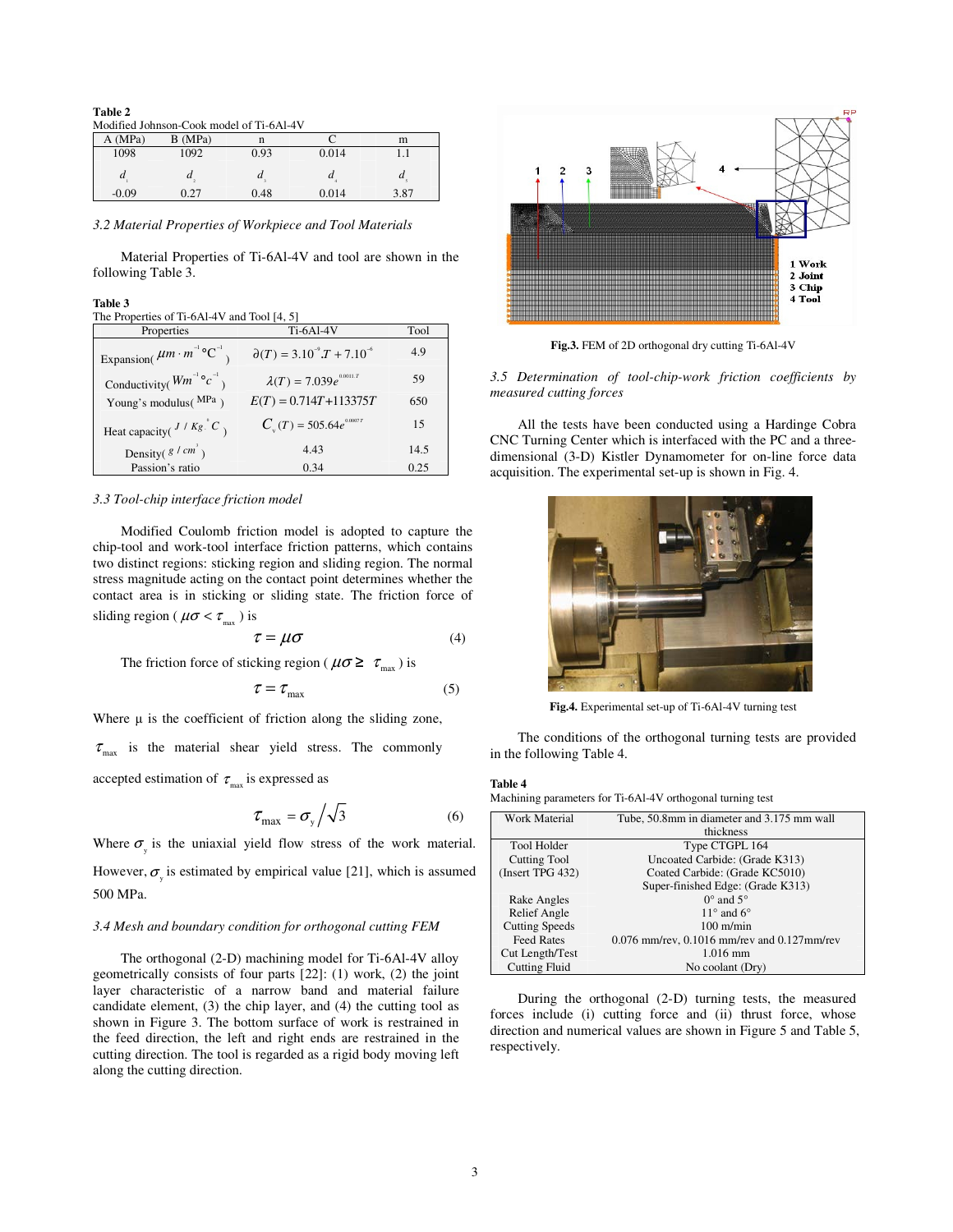

**Fig.5.** Schematic of orthogonal turning

**Table 5**  ntal cutting force values in orthogonal (2-D) turning of Ti-6A1-4V

|      | $\triangle$ pointental cutting force values in orthogonal (2-D) turning of TPOAP++ v |                        |             |               |             |
|------|--------------------------------------------------------------------------------------|------------------------|-------------|---------------|-------------|
| Feed |                                                                                      | Rake angle $0^{\circ}$ |             | Rake angle 5° |             |
|      | Rates                                                                                | Cutting                | Thrust      | Cutting       | Thrust      |
|      | (mm/rev)                                                                             | Force $(N)$            | Force $(N)$ | Force $(N)$   | Force $(N)$ |
|      | 0.076                                                                                | 501.626                | 254.527     | 477.072       | 245.586     |
|      | 0.1016                                                                               | 634.672                | 307.505     | 613.587       | 276.190     |
|      | 0.127                                                                                | 736.091                | 302.790     | 725.327       | 288.556     |

The tool-chip-work friction coefficients are obtained by measured cutting forces, thrust forces and chip characteristics. Based on Merchant-type model [18], orthogonal cutting force model is established without considering the tool wear because the cutting length was too short to produce tool wear. Forces acting on the chip and tool are analyzed in Figure 6, in

which  $F_c$  and  $F_t$  are corresponding to the measured cutting force and thrust force.

The  $F_r$  is the result force of the component  $F_{cr}$  in the cutting direction and the component  $F_{tr}$  along the feed direction. The  $F_{tr}$  is also the resultant of friction force  $F_{\text{rf}}$  and normal force  $F_{\text{rN}}$  acting on rake face. The  $F_{p}$  is the resultant of normal force  $F_{p}$  and friction force  $F_{\text{rf}}$  acting on tool flank; the total force F are the resultant of  $F<sub>r</sub>$  and  $F<sub>p</sub>$  shown in Fig. 6(a).

Force acting on chip is analysed in Figure 6(b). The resultant force  $F_r$  of  $F_{\text{at}}$  and  $F_{\text{at}}$  forces acting on rake face is also the resultant force of normal force  $F_{\text{N}}$  and shear force  $F_{\text{s}}$  acting on the shear plane.  $F_r$  is expressed as Eq. (7).

$$
F_s = \tau \frac{h_b b_b}{\sin \phi} \tag{7}
$$

Where  $h_{\rho}$  is undeformed chip thickness,  $b_{\rho}$  is the width of cut,  $\phi$  is shear angle,  $\tau$  is shear stress on the shear plane. Owing to the small variation of undeformed chip thickness and rake angle,  $\tau$  is presumed to be constant and set  $\tau_{\text{max}}$  based on the modified Coulomb friction model.

$$
F_r = \frac{F_s}{\cos(\phi + \beta - \alpha)}
$$
 (8)

Where  $\alpha$  is the rake angle,  $\beta$  is friction angle at the tool-chip interface.

$$
F_{cr} = \frac{\tau h_{p} b_{p} \cos(\beta - \alpha)}{\sin \phi \cos(\phi + \beta - \alpha)}
$$
(9)

$$
F_{\rm tr} = \frac{\tau h_{\rm p} b_{\rm p} \sin(\beta - \alpha)}{\sin \phi \cos(\phi + \beta - \alpha)} \tag{10}
$$

So the coefficient of friction on the tool face  $\mu<sub>r</sub>$  is expressed

in Eq. (11).

$$
\mu_{r} = \tan \beta \tag{11}
$$

Force acting on tool is shown in Figure 6(a), the resolution of cutting force and thrust force in the cutting direction and feed direction are determined by Eq. (12) and Eq. (13).

$$
F_c = F_{cr} + F_{cp} = F_{cr} + F_{pl}
$$
 (12)

$$
F_{t} = F_{tr} + F_{tp} = F_{tr} + F_{pN}
$$
 (13)

Therefore, the coefficient fiction on the flank face is calculated by Eq. (14).

$$
\mu_{P} = \frac{F_{p}f}{F_{p}F_{p}} = \frac{F_{c} - F_{cr}}{F_{c} - F_{tr}}
$$
\n(14)

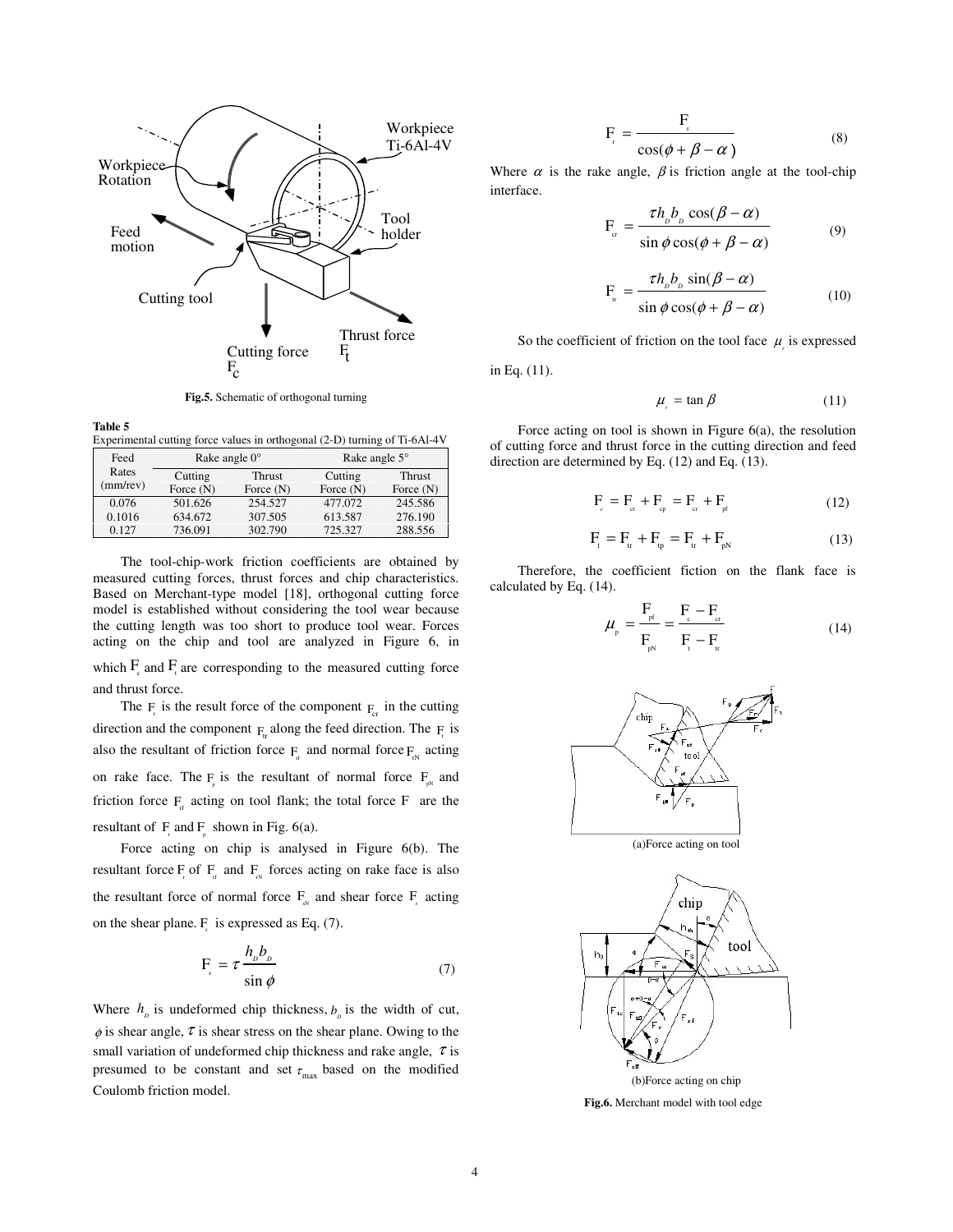**Table 6**  Tool-Chip-Work friction coefficients

| Variable  | tool-chip friction coefficient |             | tool-work friction<br>coefficient |             |  |
|-----------|--------------------------------|-------------|-----------------------------------|-------------|--|
| Feed rate | Rake angle                     | Rake angle  | Rake angle                        | Rake angle  |  |
| (mm/rev)  | $0^{\circ}$                    | $5^{\circ}$ | $\Omega^{\circ}$                  | $5^{\circ}$ |  |
| 0.076     | 0.249                          | 0.325       | 1.083                             | 0.986       |  |
| 0.1016    | 0.213                          | 0.287       | 1.115                             | 1.111       |  |
| 0.127     | 0.176                          | 0.249       | 1.172                             | 1.184       |  |

The chip morphology of Ti-6Al-4V is observed to be sawtooth as shown in Figure 7.  $h_{\text{max}}$  is the distance between chip peak and the bottom,  $h_{\min}$  is that between chip valley and peak. The distance between C1 and C2 is the chip-pitch, and the average value of which is  $P_c$ . The mean distance between C1 and D1 is P. Therefore, the cutting ratio  $\gamma$  is expressed by the distance  $P_c$  and P:

$$
\gamma = \frac{P_c}{P}
$$
 (15)

The measured cutting ratio  $\gamma$  is approximately 0.84 when the rake angle is 0° and the feed rate is 0.127mm/rev. By combining the formulas (16) and (17), shear angle obtained is approximately 40° and the friction angle of tool-chip interface is 10°.

$$
\phi = \tan^{-1}\left(\frac{\cos \alpha}{1 - \sin \alpha}\right) \tag{16}
$$

$$
\phi = \frac{\pi}{4} - \frac{1}{2} (\beta - \alpha) \tag{17}
$$

The tool-chip-work friction coefficients are calculated by combining the equations (7) to (14). Through the same method, tool-chip-work friction coefficients for other cutting condition are calculated in Table 6.

For the same rake angle, the shear angle and tool-work friction coefficients increase with the increase in feed rate, otherwise are tool-chip friction coefficients. However, the toolwork friction coefficients are 3.03~6.66 times larger than that of tool-chip friction coefficients. For the same feed-rate, the toolchip friction coefficients increase with the increase in rake angle. The normal stresses decrease with increase in rake angle and the ratio of material yield strength to normal stress increases.



**Fig.7.** Schematic diagram of saw-tooth morphology

#### **4. FEM Validation**

#### *4.1 Predicted force and validation*

The measured and predicted cutting forces using FEM analysis are compared in Tables 7 and 8 for the cutting speed of 100 m/min and two  $(0^{\circ}, 5^{\circ})$  rake angles.

## **Table 7**

|  | Force validation when rake angle $0^{\circ}$ |
|--|----------------------------------------------|
|--|----------------------------------------------|

| <b>Feed Rates</b>   | Measured            | Simulated | Error  |  |
|---------------------|---------------------|-----------|--------|--|
| $(mm$ /rev $)$      | Value               | value     | $(\%)$ |  |
|                     | Cutting force $(N)$ |           |        |  |
| 0.076               | 501.626             | 521.893   | 4.04   |  |
| 0.1016              | 634.672             | 651.061   | 2.58   |  |
| 0.127               | 736.091             | 748.719   | 1.72   |  |
|                     | Thrust force (N)    |           |        |  |
| 0.076               | 254.527             | 256.973   | 0.96   |  |
| 0.1016              | 307.505             | 302.056   | 1.77   |  |
| 0.127               | 302.79              | 282.573   | 6.68   |  |
| Resultant force (N) |                     |           |        |  |
| 0.076               | 562.506             | 581.728   | 3.42   |  |
| 0.1016              | 705.243             | 717.7174  | 1.77   |  |
| 0.127               | 795.935             | 800.2672  | 0.54   |  |

| $\sim$<br>۰.<br>×<br>۰, | ۰, |
|-------------------------|----|
|-------------------------|----|

| Force validation when rake angle 5° |  |  |
|-------------------------------------|--|--|
|                                     |  |  |

| <b>Feed Rates</b> | Measured            | Simulated | Error  |  |
|-------------------|---------------------|-----------|--------|--|
| $(mm$ /rev $)$    | Value               | value     | $(\%)$ |  |
|                   | Cutting force $(N)$ |           |        |  |
| 0.076             | 477.072             | 502.709   | 5.37   |  |
| 0.1016            | 613.587             | 636.541   | 3.74   |  |
| 0.127             | 725.327             | 742.162   | 2.32   |  |
|                   | Thrust force $(N)$  |           |        |  |
| 0.076             | 245.586             | 237.803   | 3.17   |  |
| 0.1016            | 276.190             | 262.026   | 5.13   |  |
| 0.127             | 288.556             | 274.366   | 4.92   |  |
|                   | Resultant force (N) |           |        |  |
| 0.076             | 536.573             | 556.117   | 3.64   |  |
| 0.1016            | 672.882             | 688.362   | 2.30   |  |
| 0.127             | 780.618             | 791.253   | 1.36   |  |

The results show that experimental cutting forces have close agreement with the predicted cutting forces (error  $\sim$  5.37%). The error of thrust forces predicted is less than 7%, which can be further improved with the accuracy of measured shear angle. The prediction error of resultant force is  $\sim 3.64\%$ . The agreements between the predicted and measured forces validate the FEM for orthogonal (2-D) dry cutting of Ti-6Al-4V alloy accurately regardless of machining conditions.

#### *4.2 Predicted chip morphology and validation*

The predicted and measured saw-tooth chip adopting feed rate of  $0.127$  mm/rev, rake angle of  $0^{\degree}$ , and the cutting speed of 100m/min are shown in Figure 8. The average distance of the chip pitch is 0.1219 mm, and distance between chip peak to valley is 0.1096 mm. The corresponding predicted values are 0.1156 mm and 0.110 mm, respectively. The prediction errors are 5.2% and 0.4% respectively. These results verify the FEM in terms of chip morphology.



**Fig.8**. Simulated chip morphology compared with experiment